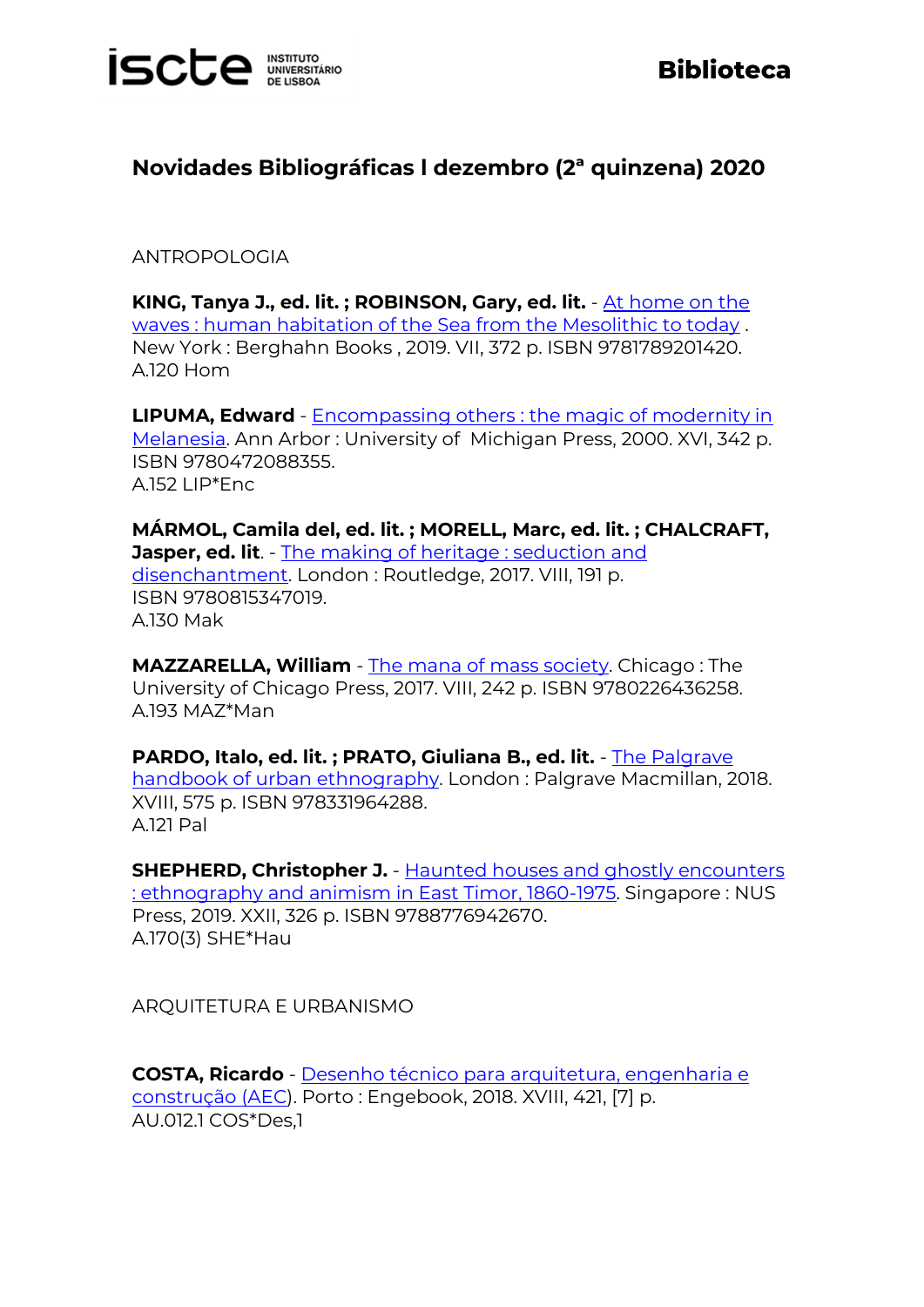

**FARIA, Paulina ; LIMA, José, co-aut**. - [Rebocos de terra.](https://catalogo.biblioteca.iscte-iul.pt/cgi-bin/koha/opac-detail.pl?biblionumber=107774) Lisboa : Argumentum, 2018. 127, [1] p. ISBN 9789898885043. AU.134 FAR\*Reb

**FERNANDES, Maria ; TAVARES, Alice, co-aut**. - [O adobe.](https://catalogo.biblioteca.iscte-iul.pt/cgi-bin/koha/opac-detail.pl?biblionumber=107773) Lisboa : Argumentum, 2016. 111 p. ISBN 9789728479954. AU.134 FER\*Ado

**FERRÃO, Leonor** - [Eugénio dos Santos \(1711-1760\) : arquitecto e](https://catalogo.biblioteca.iscte-iul.pt/cgi-bin/koha/opac-detail.pl?biblionumber=107781)  [engenheiro militar.](https://catalogo.biblioteca.iscte-iul.pt/cgi-bin/koha/opac-detail.pl?biblionumber=107781) Lisboa : By the Book, 2017. 736 p. ISBN 9789789898619. AU.113 FER\*Eug

**HOME, Robert** - [Of planting and planning : the making of British](https://catalogo.biblioteca.iscte-iul.pt/cgi-bin/koha/opac-detail.pl?biblionumber=107625)  [colonial cities.](https://catalogo.biblioteca.iscte-iul.pt/cgi-bin/koha/opac-detail.pl?biblionumber=107625) London : Routledge, 2013. XII, 259 p. ISBN 9780415540544. AU.174 HOM\*Pla

**KAPFINGE, Otto, ed. lit. ; SAUER, Marko, ed. lit.** - [Martin Rauch :](https://catalogo.biblioteca.iscte-iul.pt/cgi-bin/koha/opac-detail.pl?biblionumber=107944)  [refined earth construction and design of rammed earth.](https://catalogo.biblioteca.iscte-iul.pt/cgi-bin/koha/opac-detail.pl?biblionumber=107944) Munich : Detail, 2017. 157, [2] p. ISBN 9783955532734. AU.131 Mat

**LEE, Ju Hyun ; OTWALD, Michael J., co-aut**. - [Grammatical and](https://catalogo.biblioteca.iscte-iul.pt/cgi-bin/koha/opac-detail.pl?biblionumber=107861)  [syntactical approaches in architecture : emerging research and](https://catalogo.biblioteca.iscte-iul.pt/cgi-bin/koha/opac-detail.pl?biblionumber=107861)  [opportunities.](https://catalogo.biblioteca.iscte-iul.pt/cgi-bin/koha/opac-detail.pl?biblionumber=107861) Hershey : IGI Global, 2020. XIX, 351 p. ISBN 9781799816997. AU.110 LEE\*Gra

**SCHULZE, Franz ; WINDHORST, Edward, co-aut.** - [Mies Van Der Rohe](https://catalogo.biblioteca.iscte-iul.pt/cgi-bin/koha/opac-detail.pl?biblionumber=107764)  [: a critical biography.](https://catalogo.biblioteca.iscte-iul.pt/cgi-bin/koha/opac-detail.pl?biblionumber=107764) Chicago : University of Chicago Press, 2012. XII, 493 p. ISBN 9780226151458. AU.100 SCH\*Mie

**TENENBAUM, Jeremy Eric ; BROWN, Denise, co-aut.** - [Your Guide to](https://catalogo.biblioteca.iscte-iul.pt/cgi-bin/koha/opac-detail.pl?biblionumber=107853)  [Downtown Denise Scott Brown.](https://catalogo.biblioteca.iscte-iul.pt/cgi-bin/koha/opac-detail.pl?biblionumber=107853) Zurich : Architekturzentrum Wien, 2018. 176 p. ISBN 9783038601272. AU.001 TEN\*You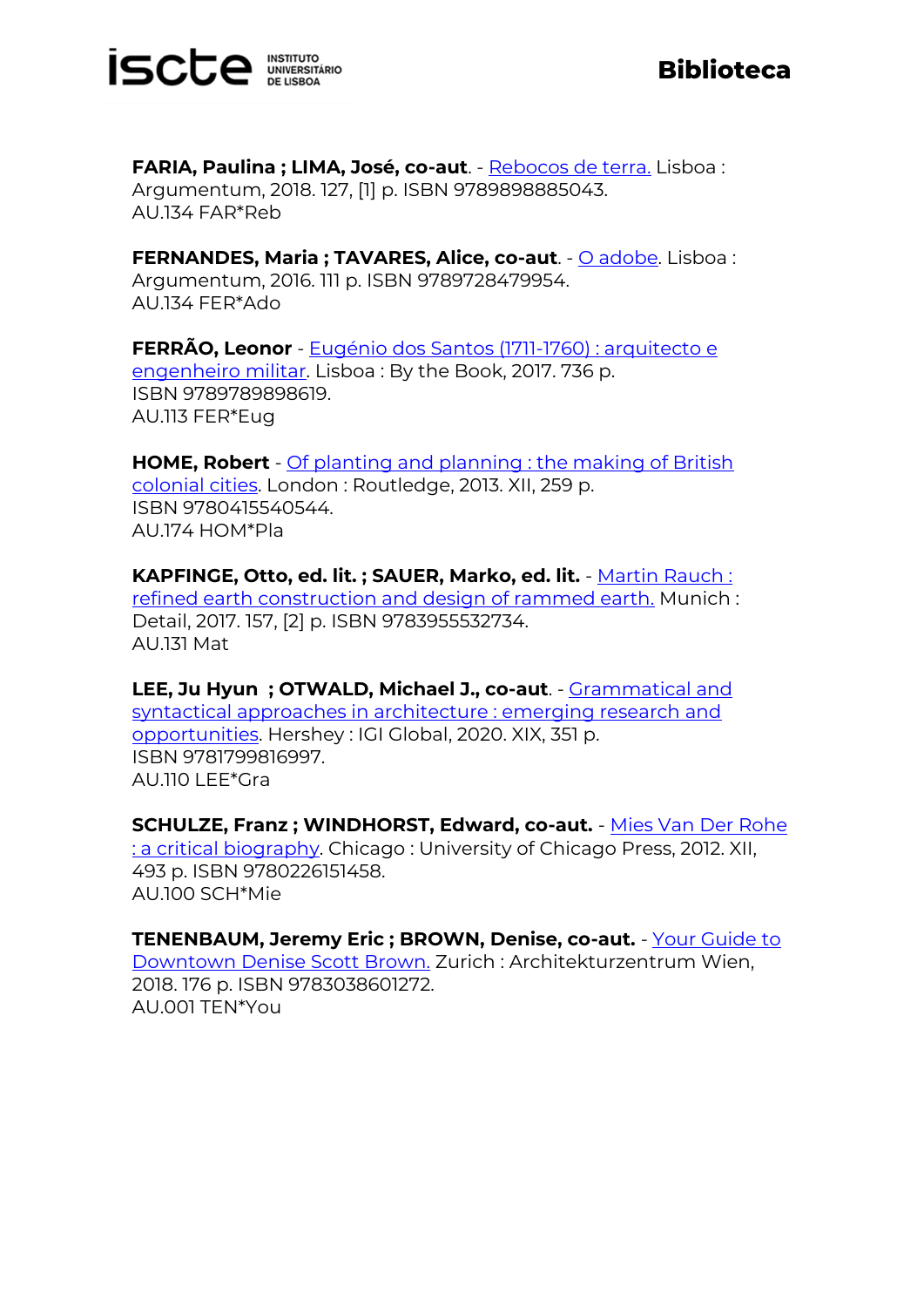# **ISCLE INSITATION**

### **Biblioteca**

**VENTURI, Robert ; BROWN, Denise Scott, co-aut. ; IZENOUR, Steven, co-aut**. - [Learning from Las Vegas.](https://catalogo.biblioteca.iscte-iul.pt/cgi-bin/koha/opac-detail.pl?biblionumber=103522) Massachusetts : The MIT Press, 2017. 189 p. ISBN 9780262036962. AU.111 VEN\*Lea

ECONOMIA

**BLANCHARD, Olivier, ed. lit. ; SUMMERS, Lawrence H., ed. lit.** - [Evolution or revolution? : rethinking macroeconomic policy after the](https://catalogo.biblioteca.iscte-iul.pt/cgi-bin/koha/opac-detail.pl?biblionumber=107319)  [great recession.](https://catalogo.biblioteca.iscte-iul.pt/cgi-bin/koha/opac-detail.pl?biblionumber=107319) Cambridge, M : The MIT Press, 2019. XLIII, 342 p. ISBN 9780262039369. E.111.1 Evo,2

**BURDA, Michael ; WYPLOSZ, Charles, co-aut**. - [Macroeconomics : a](https://catalogo.biblioteca.iscte-iul.pt/cgi-bin/koha/opac-detail.pl?biblionumber=107846)  [european text.](https://catalogo.biblioteca.iscte-iul.pt/cgi-bin/koha/opac-detail.pl?biblionumber=107846) Oxford : Oxford University Press, 2017. XXII, 598 p. ISBN 9780198737513. E.111 BUR\*Mac 7ªed

**EICHHORST, Werner, ed. lit. ; MARX, Paul, ed. lit**. - [Non-standard](https://catalogo.biblioteca.iscte-iul.pt/cgi-bin/koha/opac-detail.pl?biblionumber=107315)  [employment in post-industrial labour markets : an occupational](https://catalogo.biblioteca.iscte-iul.pt/cgi-bin/koha/opac-detail.pl?biblionumber=107315)  [perspective.](https://catalogo.biblioteca.iscte-iul.pt/cgi-bin/koha/opac-detail.pl?biblionumber=107315) Cheltenham : Edward Elgar, 2015. XII, 435 p. ISBN 97817864326. E.191 Non

**FULLBROOK, Edward** - [Market-value : its measurement and metric.](https://catalogo.biblioteca.iscte-iul.pt/cgi-bin/koha/opac-detail.pl?biblionumber=107362) Bristol : World Economics Association , 2019. 164 p. ISBN 9781911156413. E.111 FUL\*Mar

**LINDBLOM, Charles E.** - [The market system : what it is, how it works,](https://catalogo.biblioteca.iscte-iul.pt/cgi-bin/koha/opac-detail.pl?biblionumber=107377)  [and what to make of it.](https://catalogo.biblioteca.iscte-iul.pt/cgi-bin/koha/opac-detail.pl?biblionumber=107377) New Haven : Yale University Press , 2001. 296 p. ISBN 9780300093346. E.114 LIN\*Mar

**MITCHELL, William ; FAZI, Thomas, co-aut.** - Reclaiming the state : a [progressive vision of sovereignty for a post-neoliberal world.](https://catalogo.biblioteca.iscte-iul.pt/cgi-bin/koha/opac-detail.pl?biblionumber=107332) London : Pluto Press, 2017. VI, 292 p. ISBN 9780745337333. E.140 MIT\*Rec

**PIORE, Michael J., ed. lit.** - [Unemployment and inflation :](https://catalogo.biblioteca.iscte-iul.pt/cgi-bin/koha/opac-detail.pl?biblionumber=107528)  [institutionalist and structuralist views.](https://catalogo.biblioteca.iscte-iul.pt/cgi-bin/koha/opac-detail.pl?biblionumber=107528) New York : Routledge, 2016. XXX, 228 p. ISBN 9781138651456. E.191 Une,3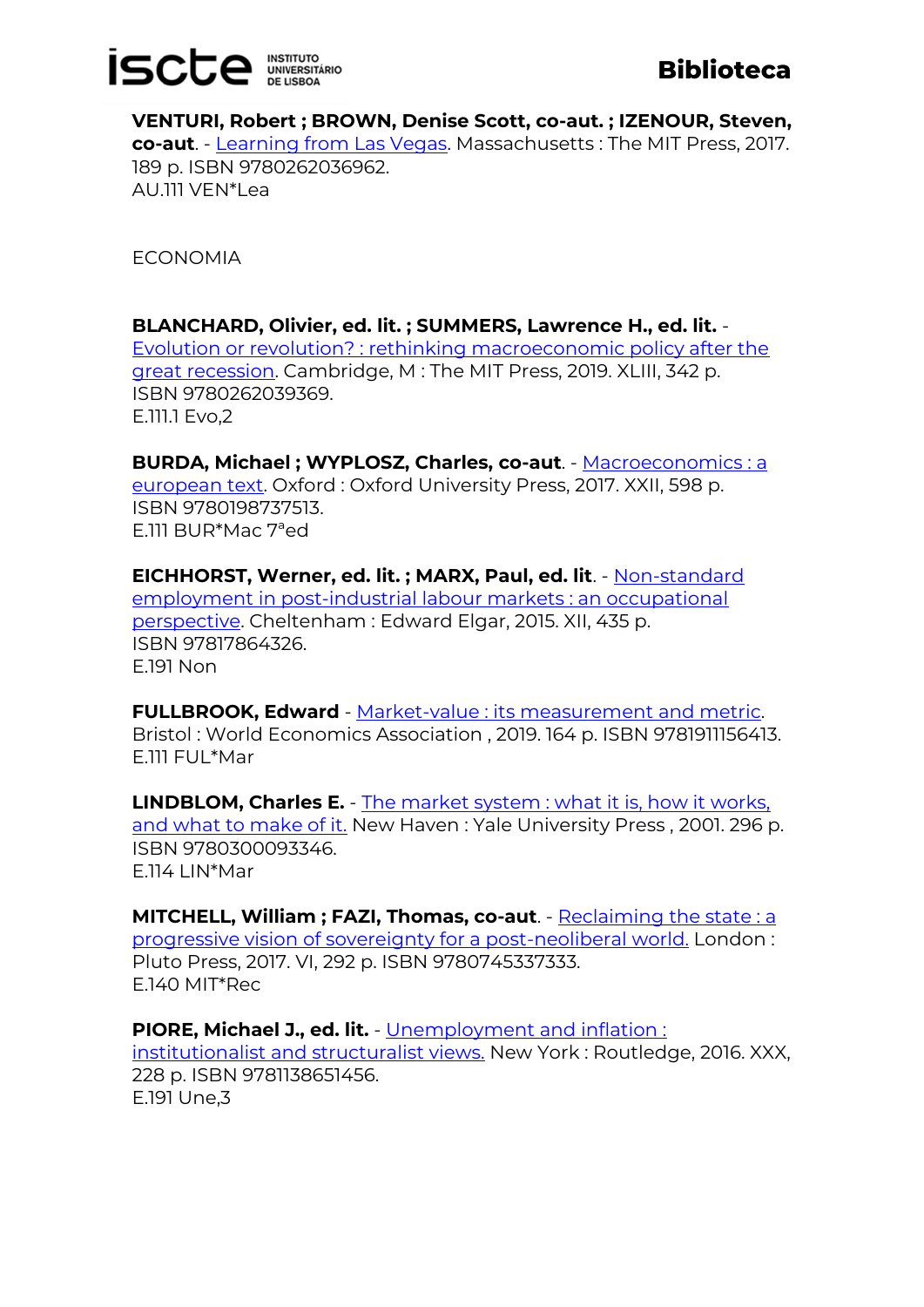# **ISCLE INSITATION**

**RIST, Gilbert** - [The history of development : from western origins to](https://catalogo.biblioteca.iscte-iul.pt/cgi-bin/koha/opac-detail.pl?biblionumber=107464)  [global faith.](https://catalogo.biblioteca.iscte-iul.pt/cgi-bin/koha/opac-detail.pl?biblionumber=107464) London : Zed Books, 2019. XVI, 304 p. ISBN 9781786997555. E.120 RIS\*His

**RUEDA, David ; STEGMUELLER, Daniel, co-aut.** - [Who wants what? :](https://catalogo.biblioteca.iscte-iul.pt/cgi-bin/koha/opac-detail.pl?biblionumber=107386) 

[redistribution preferences in comparative perspective.](https://catalogo.biblioteca.iscte-iul.pt/cgi-bin/koha/opac-detail.pl?biblionumber=107386) Cambridge : Cambridge University Press, 2019. XVIII, 280 p. ISBN 9781108723435. E.140 RUE\*Who

**SCHMIDT, Eric ; COHEN, Jared, co-aut.** - [The new digital age :](https://catalogo.biblioteca.iscte-iul.pt/cgi-bin/koha/opac-detail.pl?biblionumber=107588) 

[reshaping the future of people, nations and business.](https://catalogo.biblioteca.iscte-iul.pt/cgi-bin/koha/opac-detail.pl?biblionumber=107588) London : John Murray , 2013. 353 p. ISBN 9781848546226. E.171 SCH\*New

**WILLIAMSON, Stephen D. - [Macroeconomics.](https://catalogo.biblioteca.iscte-iul.pt/cgi-bin/koha/opac-detail.pl?biblionumber=107600) Harlow: Pearson, 2018.** 729 p. ISBN 9781292215761. E.111.1 WIL\*Mac 6ªed

ESTUDOS AFRICANOS

**CARVALHO, Clara, ed. lit.** - [Mulheres no mercado da saúde : Apoio](https://catalogo.biblioteca.iscte-iul.pt/cgi-bin/koha/opac-detail.pl?biblionumber=106928)  [social em Angola, Moçambique Guiné-Bissau e Niger.](https://catalogo.biblioteca.iscte-iul.pt/cgi-bin/koha/opac-detail.pl?biblionumber=106928) Coimbra : Almedina, 2013. 358 p. ISBN 9789724054865. EA.ASS 1 Mul,4

GESTÃO

**ELLIOT, Barry ; ELLIOT, Jamie, co-aut.** - [Financial accounting and](https://catalogo.biblioteca.iscte-iul.pt/cgi-bin/koha/opac-detail.pl?biblionumber=107297)  [reporting.](https://catalogo.biblioteca.iscte-iul.pt/cgi-bin/koha/opac-detail.pl?biblionumber=107297) Harlow : Pearson, 2019. XXXIII, 889 p. ISBN 9781292255996. G.164 Ell\*Fin 19ªed

**GALIMBERTI, Carlo ; MARRA, Antonio, co-aut. ; PRENCIPE, Annalisa, co-aut.** - [Consolidation : preparing and understanding consolidated](https://catalogo.biblioteca.iscte-iul.pt/cgi-bin/koha/opac-detail.pl?biblionumber=108178)  [financial statement under IFRS.](https://catalogo.biblioteca.iscte-iul.pt/cgi-bin/koha/opac-detail.pl?biblionumber=108178) Milano : McGraw-Hill, 2013. XII, [1], 351 p. ISBN 9780077160968. G.164 GAL\*Con

**JONES, Michael** - [Financial accounting.](https://catalogo.biblioteca.iscte-iul.pt/cgi-bin/koha/opac-detail.pl?biblionumber=107822) Chichester : John Wiley, 2014. XXII, 522 p. ISBN 9781119977155. G.164 JON\*Fin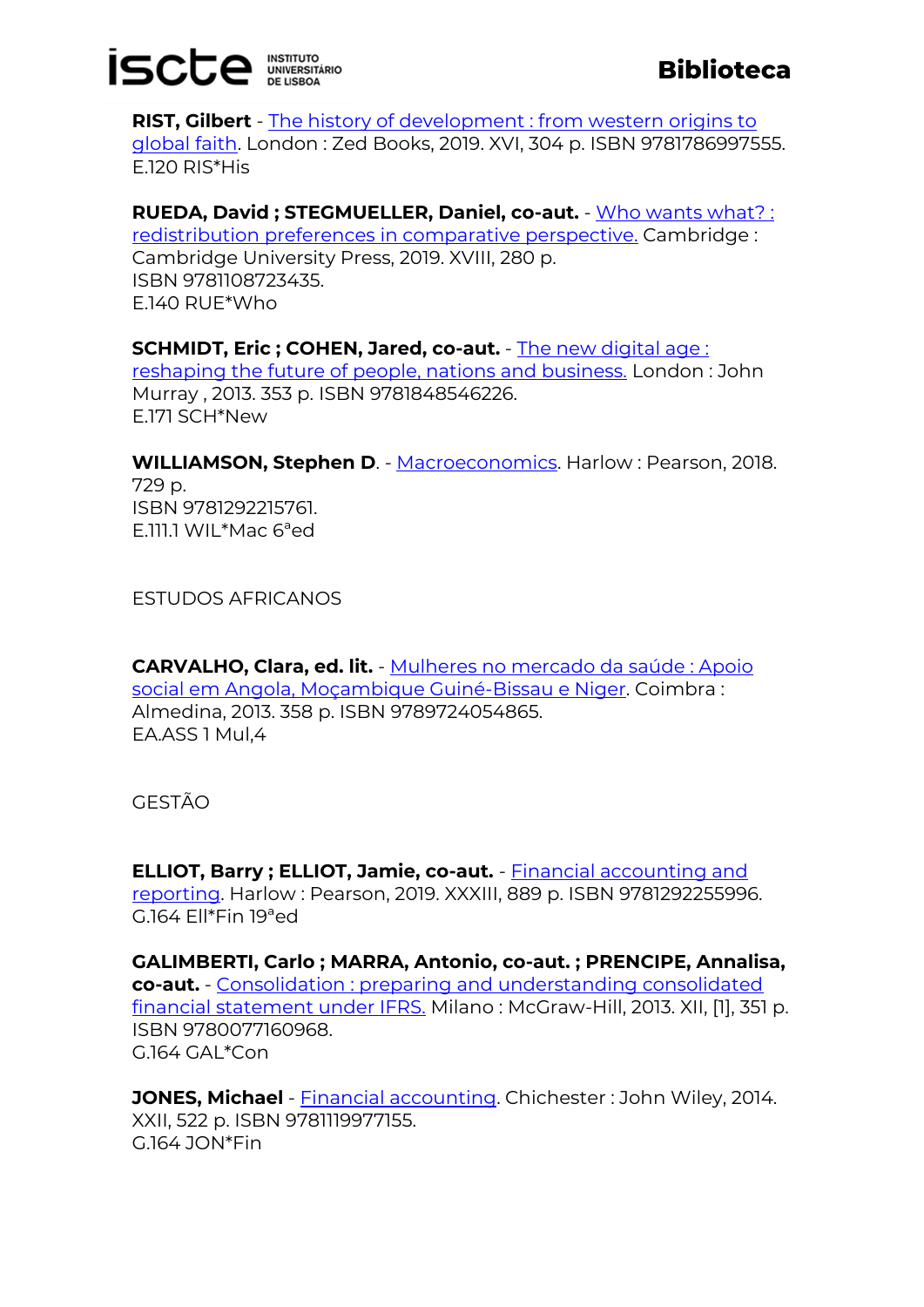

**LOUREIRO, Sandra Maria Correia** - [Managerial challenges and social](https://catalogo.biblioteca.iscte-iul.pt/cgi-bin/koha/opac-detail.pl?biblionumber=108174)  [impacts of virtual and augmented reality.](https://catalogo.biblioteca.iscte-iul.pt/cgi-bin/koha/opac-detail.pl?biblionumber=108174) Hershey : IGI Global, 2020. XIX, 318 p. ISBN 9781799828754. G.120 LOU\*Man

**LOURENÇO, Isabel, co-aut**. - [Fundamentos de contabilidade](https://catalogo.biblioteca.iscte-iul.pt/cgi-bin/koha/opac-detail.pl?biblionumber=108087)  [financeira : teoria e casos.](https://catalogo.biblioteca.iscte-iul.pt/cgi-bin/koha/opac-detail.pl?biblionumber=108087) Lisboa : Edições Sílabo, 2020. 324 p. ISBN 9789895610938. G.164 Fun,1 3ªed.

**MAJOR, Maria João, ed. lit. ; VIEIRA, Rui, ed. lit.** - [Contabilidade e](https://catalogo.biblioteca.iscte-iul.pt/cgi-bin/koha/opac-detail.pl?biblionumber=107933)  [Controlo de Gestão : teoria, metodologia e prática.](https://catalogo.biblioteca.iscte-iul.pt/cgi-bin/koha/opac-detail.pl?biblionumber=107933) Lisboa : Escolar Editora, 2017. XXIII, 413 p. ISBN 9789725925218. G.164 Con,5 2ªed

**PEREIRA, Leandro Ferreira ; COSTA, Renato Lopes da, co-aut. ; ANTÓNIO, Nelson dos Santos, co-aut.** - [Projeto empresarial : a arte da](https://catalogo.biblioteca.iscte-iul.pt/cgi-bin/koha/opac-detail.pl?biblionumber=107981)  [criação de valor.](https://catalogo.biblioteca.iscte-iul.pt/cgi-bin/koha/opac-detail.pl?biblionumber=107981) Lisboa : Actual, 2020. 192 p. ISBN 9789896944766. G.115 PER\*Pro

**SMITH, Malcolm** - [Research metods in accounting.](https://catalogo.biblioteca.iscte-iul.pt/cgi-bin/koha/opac-detail.pl?biblionumber=108182) London: Sage, 2020. XV, 332 p. ISBN 9781526490674. G.164 SMI\*Res

HISTÓRIA

**CASTELLO BRANCO, Theresa M. Schedel de** - [Na rota da pimenta : as](https://catalogo.biblioteca.iscte-iul.pt/cgi-bin/koha/opac-detail.pl?biblionumber=107754)  [vias, os meios, os homens.](https://catalogo.biblioteca.iscte-iul.pt/cgi-bin/koha/opac-detail.pl?biblionumber=107754) Lisboa : Editorial Presença, 2006. 335, [1] p. ISBN 9722334980. H.132 CAS\*Na

**BARRETO, António, ed. lit., e outros** - <u>O 25 de novembro e a</u> [democratização portuguesa.](https://catalogo.biblioteca.iscte-iul.pt/cgi-bin/koha/opac-detail.pl?biblionumber=107982) Lisboa : Gradiva, 2016. 293 p. ISBN 978989616746. H.133 25,4

**SCHEIDEL, Walter** - [Escape from Rome : the failure of empire and the](https://catalogo.biblioteca.iscte-iul.pt/cgi-bin/koha/opac-detail.pl?biblionumber=107756)  [road to prosperity.](https://catalogo.biblioteca.iscte-iul.pt/cgi-bin/koha/opac-detail.pl?biblionumber=107756) Princeton : Princeton University Press, 2019. xviii, 670 p. ISBN 9780691172187. H.121 SCH\*Esc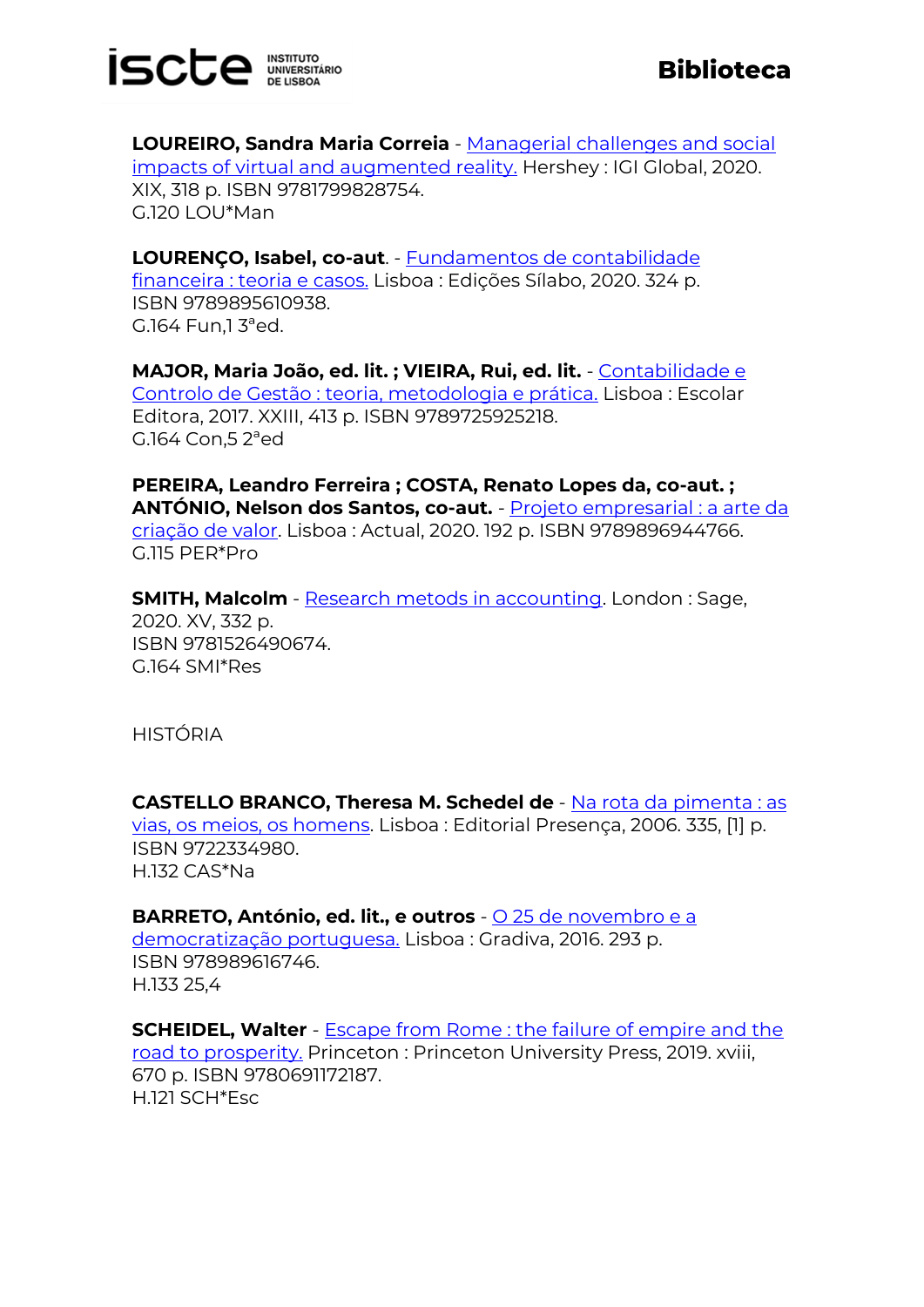

**MÉTODOS QUANTITATIVOS**

**CABRAL, Isabel ; PERDIGÃO, Cecília, co-aut. ; SAIAGO, Carlos, coaut**. - [Álgebra linear : Teoria, Exercícios resolvidos e Exercícios](https://catalogo.biblioteca.iscte-iul.pt/cgi-bin/koha/opac-detail.pl?biblionumber=107932)  [propostos com soluções.](https://catalogo.biblioteca.iscte-iul.pt/cgi-bin/koha/opac-detail.pl?biblionumber=107932) Lisboa : Escolar Editora, 2018. XIII, 586 p. ISBN 9789725925386. MQ.112.2 CAB\*Álg

PSICOLOGIA SOCIAL

**BROWN, Andrew D., ed. lit**. - [The Oxford handbook of identities in](https://catalogo.biblioteca.iscte-iul.pt/cgi-bin/koha/opac-detail.pl?biblionumber=107854)  [organizations.](https://catalogo.biblioteca.iscte-iul.pt/cgi-bin/koha/opac-detail.pl?biblionumber=107854) Oxford : Oxford University Press, 2020. XIX, 946 p. ISBN 9780198827115. PS.142 Oxf

**COOPER, Cary L., ed. lit. ; QUICK, James Campbell, ed. lit.** - [The](https://catalogo.biblioteca.iscte-iul.pt/cgi-bin/koha/opac-detail.pl?biblionumber=107823)  [handbook of stress and health : a guide to research and practice.](https://catalogo.biblioteca.iscte-iul.pt/cgi-bin/koha/opac-detail.pl?biblionumber=107823) Chichester : John Wiley, 2017. XXII, 704 p. ISBN 9781118993774. PS.141 Han,11

**GILES, Howard, ed. lit.** - [Communication accommodation theory :](https://catalogo.biblioteca.iscte-iul.pt/cgi-bin/koha/opac-detail.pl?biblionumber=107842)  [negotiating personal relationships and social identities across](https://catalogo.biblioteca.iscte-iul.pt/cgi-bin/koha/opac-detail.pl?biblionumber=107842)  [contexts.](https://catalogo.biblioteca.iscte-iul.pt/cgi-bin/koha/opac-detail.pl?biblionumber=107842) Cambridge : Cambridge University Press, 2016. XIII, 215 p. ISBN 9781107105829. PS.111 Com

**GROTH-MARNAT, Gary ; WRIGHT, A. Jordan, co-aut.** - [Handbook of](https://catalogo.biblioteca.iscte-iul.pt/cgi-bin/koha/opac-detail.pl?biblionumber=107534)  [psychological assessment.](https://catalogo.biblioteca.iscte-iul.pt/cgi-bin/koha/opac-detail.pl?biblionumber=107534) Hoboken : John Wiley, 2016. XII, 911 p. ISBN 9781118960646. PS.112 GRO\*Han 6ªed

**MCBRIDE, Dawn M**. - [The process of statistical analysis in psychology.](https://catalogo.biblioteca.iscte-iul.pt/cgi-bin/koha/opac-detail.pl?biblionumber=107539) Thousand Oaks : Sage, 2020. XVIII, 477 p. ISBN 9781544361994. PS.112 McB\*Pro

**NELSON, Todd D**. - [Handbook of prejudice, stereotyping and](https://catalogo.biblioteca.iscte-iul.pt/cgi-bin/koha/opac-detail.pl?biblionumber=108206)  [discrimination.](https://catalogo.biblioteca.iscte-iul.pt/cgi-bin/koha/opac-detail.pl?biblionumber=108206) New York : Psychology Press, 2016. XV, 516 p. ISBN 9781848726697. PS.131 Han,11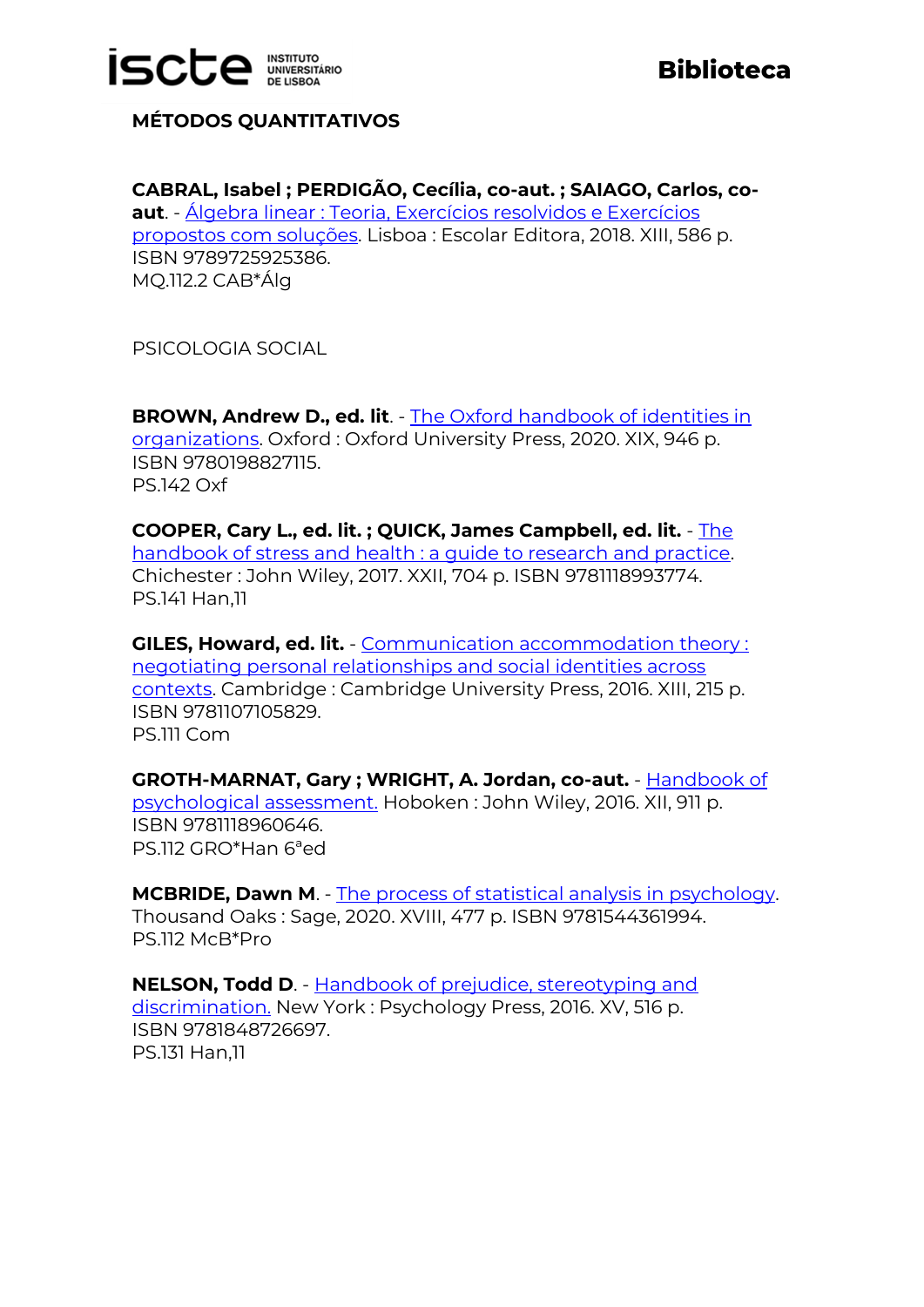# **ISCLE INSITATION**

**PARKE, Ross D., ed. lit. ; ELDER JUNIOR, Glen H., ed. lit.** - [Children in](https://catalogo.biblioteca.iscte-iul.pt/cgi-bin/koha/opac-detail.pl?biblionumber=107641)  [changing worlds : sociocultural and temporal perspectives.](https://catalogo.biblioteca.iscte-iul.pt/cgi-bin/koha/opac-detail.pl?biblionumber=107641) New York : Cambridge University press, 2019. XVIII, 309 p. ISBN 9781108404464. PS.121 Chi,14

**SOCIOLOGIA** 

**BRIGGS, Asa ; BURKE, Peter, co-aut**. - <u>A social history of the media :</u> [from Gutenberg to facebook.](https://catalogo.biblioteca.iscte-iul.pt/cgi-bin/koha/opac-detail.pl?biblionumber=107803) Cambridge : Polity Press, 2020. IX, 384 p. ISBN 9781509533718. S.133.3 BRI\*Soc,1

**CASTELLS, Manuel** - [Redes de indignação e esperança : movimentos](https://catalogo.biblioteca.iscte-iul.pt/cgi-bin/koha/opac-detail.pl?biblionumber=107817)  [sociais na era da internet.](https://catalogo.biblioteca.iscte-iul.pt/cgi-bin/koha/opac-detail.pl?biblionumber=107817) Rio de Janeiro : Zahar, 2017. 293 p. ISBN 9788537815939. S.133.2 CAS\*Red

**COSTELLO, Vic** - [Multimedia foundations : core concepts for digital](https://catalogo.biblioteca.iscte-iul.pt/cgi-bin/koha/opac-detail.pl?biblionumber=107795)  [design.](https://catalogo.biblioteca.iscte-iul.pt/cgi-bin/koha/opac-detail.pl?biblionumber=107795) New York : Routledge, 2017. 477 p. ISBN 9780415740036. S.133.3 COS\*Mul

**DEUZE, Mark ; WITSCHGE, Tamara, co-aut.** - [Beyond journalism.](https://catalogo.biblioteca.iscte-iul.pt/cgi-bin/koha/opac-detail.pl?biblionumber=107804) Cambridge : Polity Press, 2020. VI, 148 p. ISBN 9780745643410. S.133 DEU\*Bey

**JENKINS, Henry** - **Participatory cultures : interviews**. Cambridge : Polity Press, 2019. VI, 239 p. ISBN 9781509538454. S.133 JEN\*Par

**LEAVER, Tama ; HIGHFIELD, Tim, co-aut. ; ABIDIN, Crystal, co-aut**. - [Instagram : visual social media cultures.](https://catalogo.biblioteca.iscte-iul.pt/cgi-bin/koha/opac-detail.pl?biblionumber=107799) Cambridge : Polity Press, 2020. XIII, 264 p. ISBN 9781509534395. S.133.2 LEA\*Ins

**MÁIZ, Ramón** - [Nacionalismo y federalismo : una aproximación desde](https://catalogo.biblioteca.iscte-iul.pt/cgi-bin/koha/opac-detail.pl?biblionumber=108094)  [la teoría política.](https://catalogo.biblioteca.iscte-iul.pt/cgi-bin/koha/opac-detail.pl?biblionumber=108094) Madrid : Siglo XXI , 2018. 503 p. ISBN 9788432319310. S.191 MÁI\*Nac

**MCQUAIL, Denis ; DEUZE, Mark, co-aut.** - [McQuail's media and mass](https://catalogo.biblioteca.iscte-iul.pt/cgi-bin/koha/opac-detail.pl?biblionumber=108179)  [communication theory.](https://catalogo.biblioteca.iscte-iul.pt/cgi-bin/koha/opac-detail.pl?biblionumber=108179) London : Sage, 2020. XI, 672 p. ISBN 9781473902510. S.133.3 McQ\*Mcq